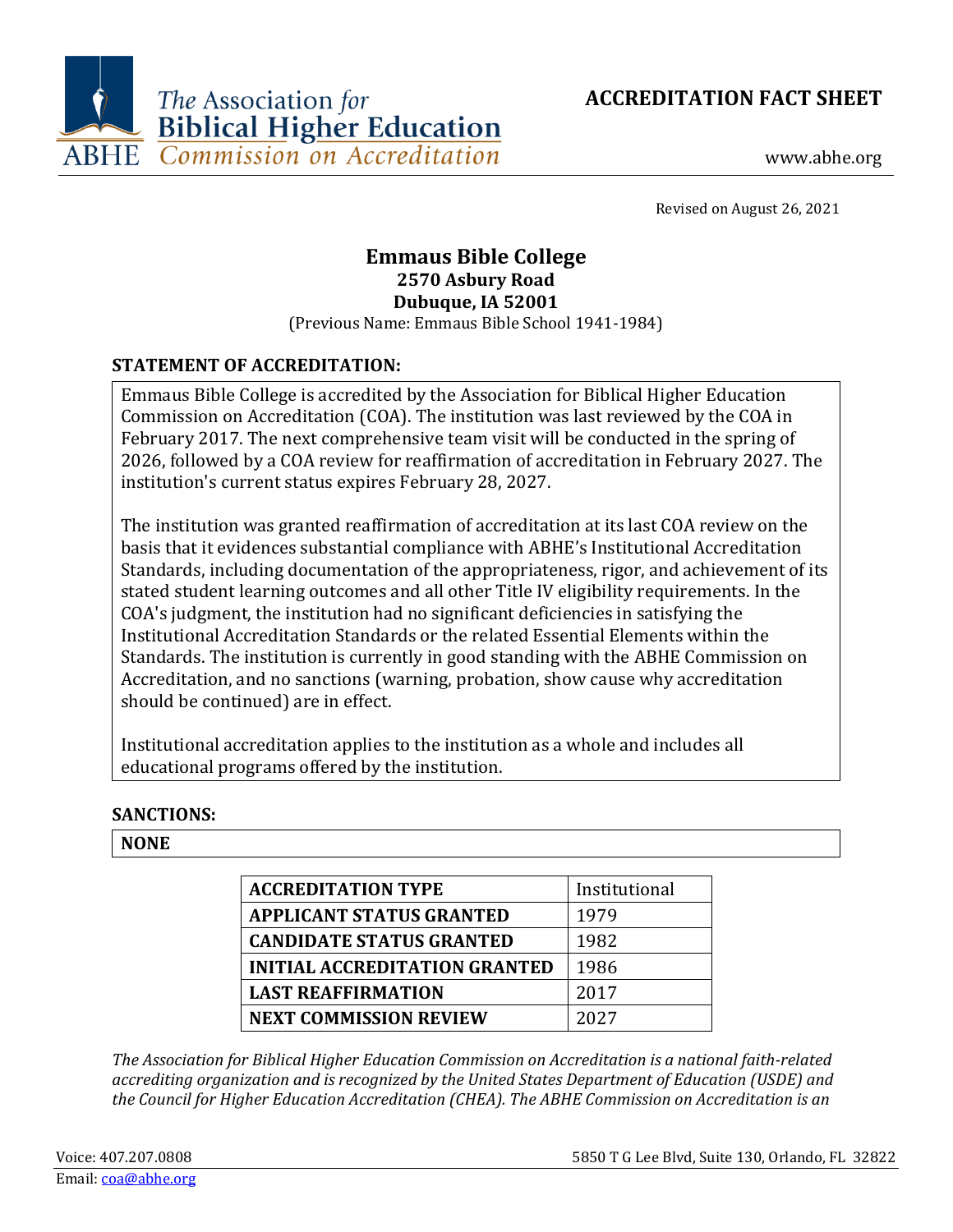*institutional and programmatic accreditor. Institutions that are institutionally accredited have been examined as a whole. Institutions that are programmatically accredited have specific programs that have been reviewed in light of ABHE standards. This statement of accreditation information is the Commission's official statement of an institution's accredited status.*

#### **ACCREDITATION DECISIONS:**

| <b>DATE</b>   | <b>ACTION</b>                                                             |
|---------------|---------------------------------------------------------------------------|
| February 2021 | Approved substantive change to initiate Bachelor of Science in Biblical   |
|               | Studies/English Bible via adult degree completion                         |
| February 2017 | Granted reaffirmation of accreditation                                    |
| February 2017 | Approved substantive change to initiate Bachelor of Science in Management |
|               | and Leadership via distance education                                     |

*Includes the following: applicant status, candidate status, initial accreditation, reaffirmation of accreditation, sanction, substantive change approval - last 5 years. Please see the "Policy on Communication of Accreditation Decisions" in the COA Manual.*

### **APPROVED DELIVERY METHODS:**

| TYPE:                             | <b>APPROVAL:</b>                                        |
|-----------------------------------|---------------------------------------------------------|
| Distance Education (online)       | The institution is authorized to offer up to 100% of an |
|                                   | academic program via distance education (online).       |
| <b>Correspondence Education</b>   | The institution is authorized to offer up to 49% of an  |
|                                   | academic program via correspondence education.          |
| <b>Competency-Based Education</b> | The institution is authorized to offer up to 49% of an  |
|                                   | academic program via competency-based education by      |
|                                   | the course/credit approach or direct assessment.        |

*Please see the "Policy on Alternative Academic Patterns" in the COA Manual.*

# **APPROVED OFF-CAMPUS LOCATIONS:**

| mx/m                     | 10000  |
|--------------------------|--------|
| <u>ті.</u>               | AL     |
|                          | ננשמעי |
| <b>NT</b><br><b>NONE</b> |        |

*A branch campus is an additional location of an institution that is geographically apart and independent of the main campus of the institution and (1) is permanent in nature;(2) offers courses in educational programs leading to a degree, certificate, or other recognized educational credential;(3) has its own faculty and administrative or supervisory organization; and (4) has its own budgetary and hiring authority. An additional location is a facility that is geographically apart from the main campus of the institution and at which the institution offers at least 50% of a program through classroom courses, hybrid courses, or a combination of both. An additional location may qualify as a branch campus and be subject to requirements pertaining to branch campuses. An extension site is an off-campus location where less than 50% of a degree program may be earned by classroom courses, hybrid courses, or a combination of both.*

|                                         | DEGREE/DIPLOMA/CERTIFICATE   PROGRAM (MAJOR/CONCENTRATION) |
|-----------------------------------------|------------------------------------------------------------|
| Certificate                             | <b>Biblical Studies</b>                                    |
| <b>Continuing Education Certificate</b> | <b>Biblical Studies</b>                                    |
| <b>Continuing Education Certificate</b> | <b>Computer Information Systems</b>                        |
| <b>Continuing Education Certificate</b> | <b>Elementary Education</b>                                |

### **APPROVED EDUCATIONAL PROGRAMS:**